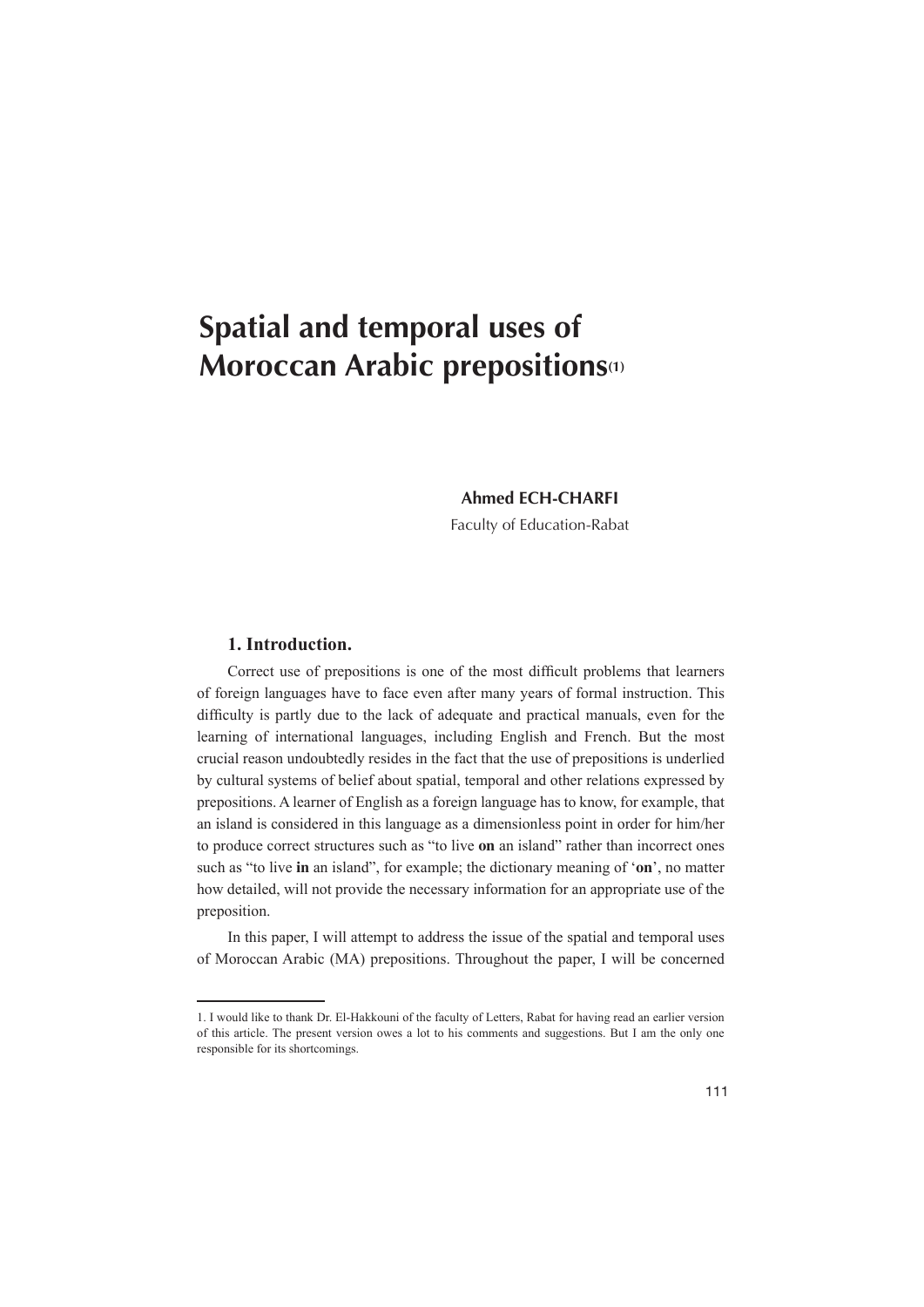with the semantic distinctions between these prepositions and their Classical Arabic  $(CA)$  cognates. The focus will be particularly on metaphorical uses that uncover the cultural conceptions of space and time, and where divergence between MA and CA is found, a comparison with Amazigh will be drawn in order to account for the semantic change. MA and, until quite recently, Amazigh are unwritten languages which have been in contact with each other for a long period of time, long enough for the cultures they express to contribute to their mutual shaping. Will the uses of their corresponding prepositions be found to reflect this common cultural background?

#### **2. Spatial uses.**

By indicating the place of an object, speakers give away their subjective conception of space. The attribute "subjective" here does not imply that each speaker his his/her own conception or experience that may diverge widely from those of the other community members, but simply that, often, there is no single objective way of reconstructing the characteristics of space. Whether a place is seen as a point or as a one-, two-, three-dimensional space depends not only on its geometrical form, but also, and perhaps more importantly, on the uses that the speaker wants to make of it for the purposes of communication. Yet, speakers cannot have complete freedom to develop singular, unconventional conceptions of places and to talk about them in those terms: for otherwise communication would be hindered, if not totally broken. It is through a conventional conceptualization of space (and other) that community members develop their own ethos/world-view.

MA speakers do make quite singular uses of MA prepositions that cannot be translated literally, not only into distant languages, but also into related ones such as CA of which MA is considered to be a variety. The major spatial meanings expressed by MA prepositions express will be discussed under three headings: position, relative position, and direction.

# **2.1. Position: 'f', 'Cla', 'C∂nd'.**

Apparently, the prototypical uses of these three prepositions are to indicate position in three-dimensional space in the case of  $f'(n)$ , two-dimensional space in the case of 'cla'(on) and zero-dimensional space in the case of 'c∂nd'(at). The following examples illustrate these uses:

- 1. nc∂s xalid f l-qism (Khalid slept in the classroom)
- 2. g∂ls-at l-b∂nt cla l-kursi (The girl sat on the chair)
- 3. tlaqa-w c∂nd l-bab (They met at the door)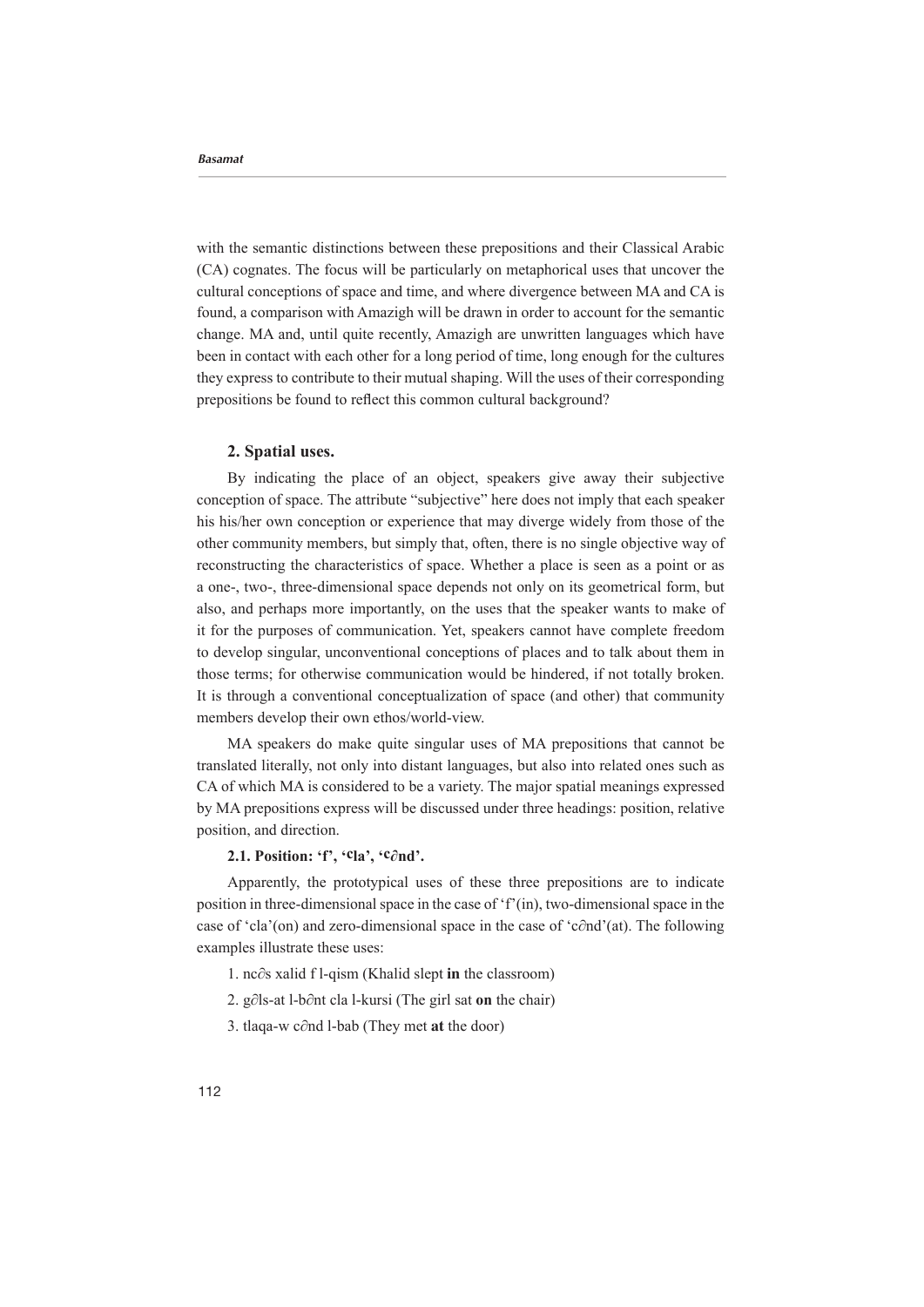A classroom is a place which has length, width, and height, whereas a chair (more precisely, a seat) has no height. As to 'l-bab'(door) in  $(3)$ , it does not denote so much the board or even the frame as the dimensionless point near the door. In this sense, '1-bab' serves merely as a reference point; that is  $why(3)$  could equally express the same meaning with other prepositions such as 'g∂ddam'(in front) or 'hda'(near). Thus, the basic meanings of 'f'(in), '<sup>c</sup>la'(on) and '<sup>c</sup>∂nd'(at) are best uncovered with noun complements denoting three-, two-, and zero-dimension spaces, respectively. Unclear and borderline cases (i.e. cases where the dimensions are ambiguous) are negotiated implicitly with reference to these prototypical uses, as will be explained immediately.

Whether a noun can function as a complement of the preposition  $f'(n)$  depends on whether its referent can be conceived as a three-dimensional place. Certainly, cognitive factors are crucial in this respect, but they are not sufficient to explain the cross-language differences even among closely related languages. In MA, as in other languages, large two-dimensional spaces such as fields, gardens, pitches, etc., are usually treated as three-dimensional, probably because they are so large that the entities being located in relation to them seem to be engulfed by them. Small spaces dimensional. A chair, for example, is two-dimensional-when considered as a mere seat, with fences, barriers, sides, arms or any other edges also tend to be treated as threebut its back can add to it the dimension of height. Thus, 'kursi'(chair) can be used with the preposition 'f'(in) as well as with '<sup>c</sup>la'(on), as in (2) above. Such use, however, is not acceptable in CA, just as is unacceptable the use of the CA preposition  $\hat{f}$  (in) with nouns denoting relatively large flat objects such as carpets, roofs, tables, desks, etc. Yet, the CA preposition and its MA cognate do not differ in their core meaning<sup>(2)</sup>; both of them are used prototypically with three-dimensional complements. What they do not share is a set of non-prototypical, borderline cases, which are, nonetheless, too numerous to be listed here. This fact indicates that, while the core meaning of spatial prepositions seems to resist change, their peripheral uses are less resilient and succumb relatively easily to acculturation.

In comparison, the core meaning of  $Cla'$  (on) is less clear-cut and not easily amenable to succinct description. Although we have restricted its use to two-<br>dimension noun complements, what may be classified as one-dimension nouns are no less central to its use. There are some nouns which refer to entities with length

<sup>2.</sup> For those who would not agree that two words from different languages may differ in, or have the same, meaning, the concept of 'application', as used by Lyons (1968:434), or 'applicability', as used by Lyons  $(1977:213)$  may replace 'meaning' in this, and similar, contexts.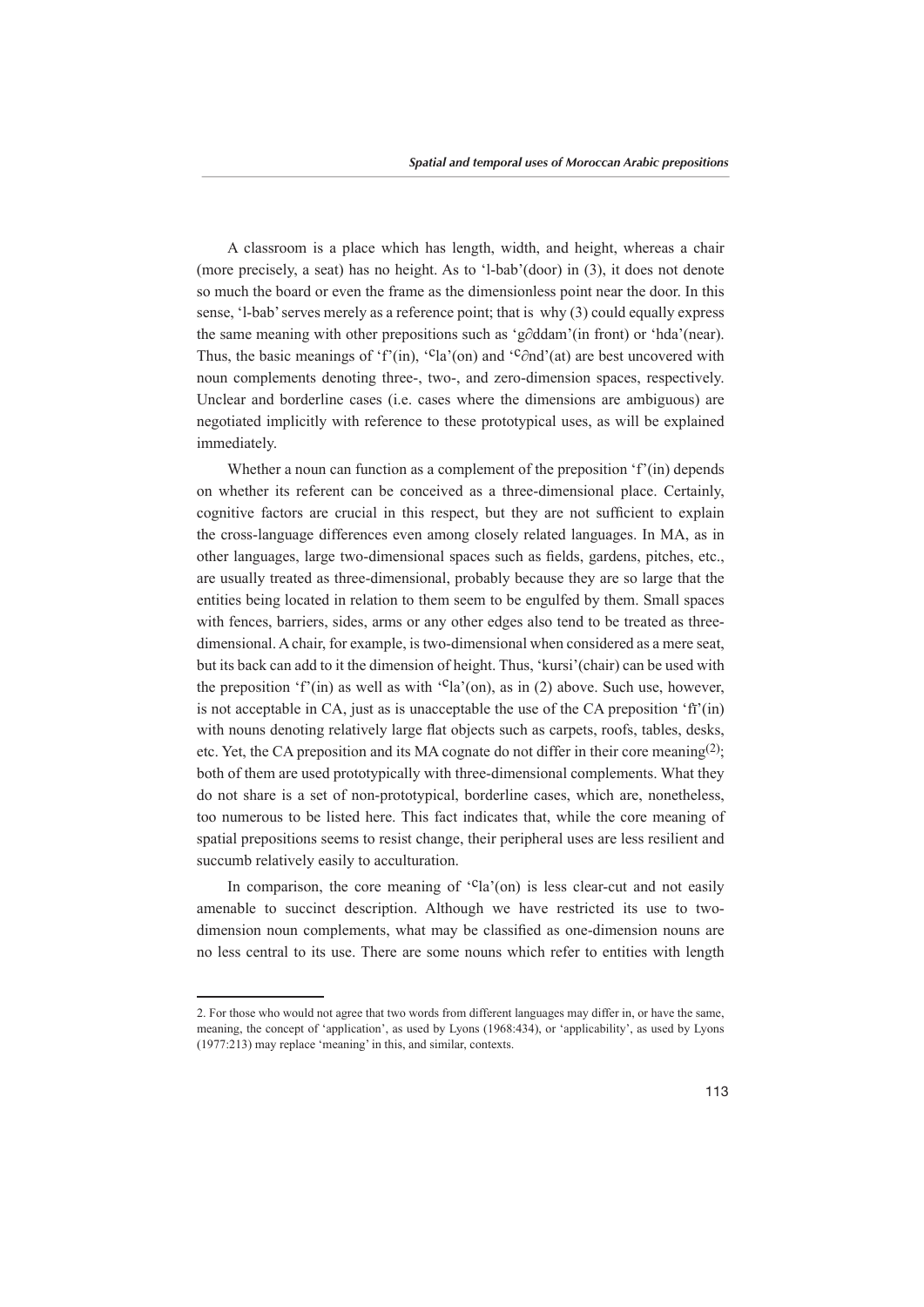only such as bicycles, motorcycles, horses (and other mounts), rods, etc. The width and height of these entities are simply back-grounded. Such entities include Whether one-dimension nouns are conceived of, by metaphorical extension, as two-dimension nouns, or the latter are talked about in terms of the former, (or else the meaning of that that out that out point out that out out that out settle it is value it to point out that many MA predicates which take one-dimension complements correspond to CA predicates which do not need a preposition, as the following pair of examples illustrates:

4-a. kāna rākib-an faRas-a-hu (CA) was.3ms riding-acc horse-acc-his (He was riding his horse)

b. kan rak∂b <sup>c</sup>la <sup>c</sup>∂wd-u (MA) was.3ms riding on horse-his (He was riding his horse)

The change from predicates subcategorized for noun phrase complements  $(CA)$  to predicates subcategorized for prepositional phrase complements  $(MA)$  is certainly not a random process, nor is it a mere side-effect of some grammatical change. On the contrary, the change has occurred at the conceptual level, and change of subcategorization frames is a mere consequence of that change. The conceptual change consists in classifying one-dimension nouns along with two-dimension nouns. Some probable causes of this process will be discussed in the last section of this paper.

By contrast, a comparison of the preposition 'c∂nd' and its CA cognate reveals that the two share many uses. In fact, their common uses far outnumber their divergences. This is probably because neither of them is subjected to much peripheral use, while their core meaning is unambiguously restricted to zero-dimension position, as is illustrated by  $(3)$  above. Apparently, it is highly unlikely that a spot will be conceived of any other way than as a zero-dimension place.

2.2- Relative position: fuq/taht, muR/g∂ddam, da, m<sup>c</sup>a, bin.

These prepositions express the position of an object in relation to another object or more. The following diagrams illustrate the basic meanings of these prepositions:



114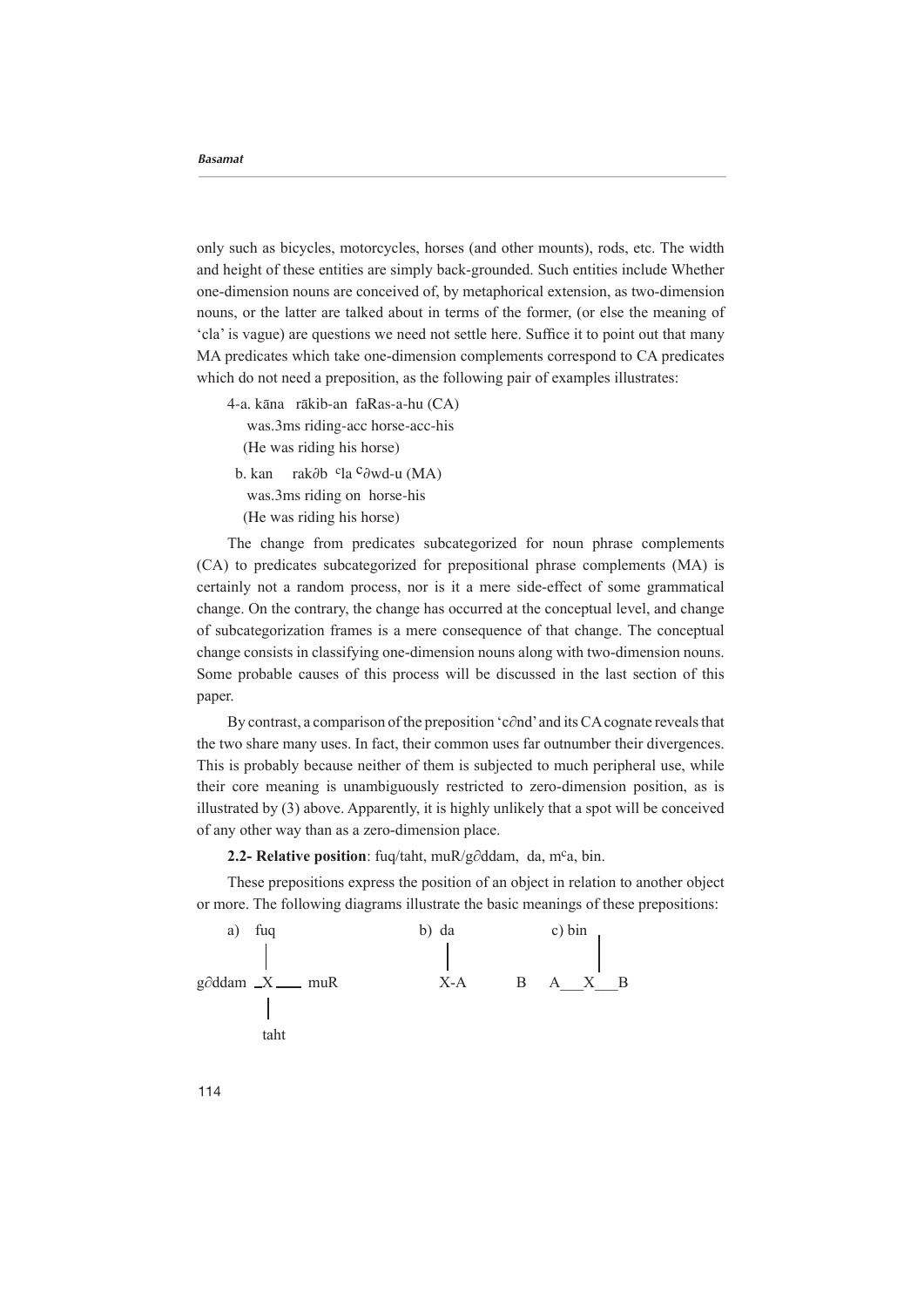Diagram (a) illustrates the vertical and the horizontal relations of an object in relation to X. The prepositions 'fug' (on) and 'taaht' (under) express the vertical relation, depending on whether an object is above or below  $X$ , respectively. By contrast, 'g∂ddam'(in front) and 'muR'(behind) express the horizontal relations on the assumption that  $X$  has a front and a back. On its part, diagram (b) schematizes the relation of closeness of A, compared to B, to X as expressed by the preposition 'hda'(near). And finally, diagram (c) shows the position of X in relation to A and B to be 'bin' (between).

The above prepositions do not have the same form as their counterparts in CA. In particular, 'g∂ddam'(in front) and 'muR' (behind), though etymologically derived from . CA words, their meanings are usually expressed by '?amāma' and 'xalfa', respectively. A similar remark can be made about 'hda'  $(CA')$ i muħāðāt' (beside)), which managed to displace CA 'qurba' (near) and become the preposition that expresses the relation of "nearness". How the latter came to be replaced by the former is a question that has very little relevance to our concerns in the present paper. However, both the MA prepositions and their corresponding CA cognates, though not sharing the forms, express more or less the same meaning, and differ only slightly in their use. Yet, the conception, for example, of what counts as the front or the back of an object may differ widely among the users of the respective languages. Whorf, for instance, explains that, where a relatively big rock stands between an individual and another object, it is more appropriate for that individual to assert in English that the object is 'in front' of the rock, and he is 'behind' it. In MA, it is rather the other way round. Since nobody speaks CA natively nowadays, it is difficult to check how a native speaker would express a similar statement<sup>(3)</sup>. Since 'front' and 'back', as used with inanimate objects, are metaphorical extensions, we would generally expect languages to vary substantially in this respect. More will be said about these prepositions in the following section.

On its part, the preposition 'm<sup>c</sup>a', when used for relative position, presents a rather curious case. It seems that it basically expresses accompaniment, though this concept is not restricted only to human or even animate entities, but also to some inanimate objects, as is illustrated by the following example:

5) Ra-h waq∂f m<sup>c</sup>a Saħb-u/ l-ħiT/l-\*∂žRa/l-poTo

<sup>3.</sup> One possible way to gain some insight into the issue is to search for relevant evidence in the work of early Arab writers; but this task would take us beyond the scope of the present paper.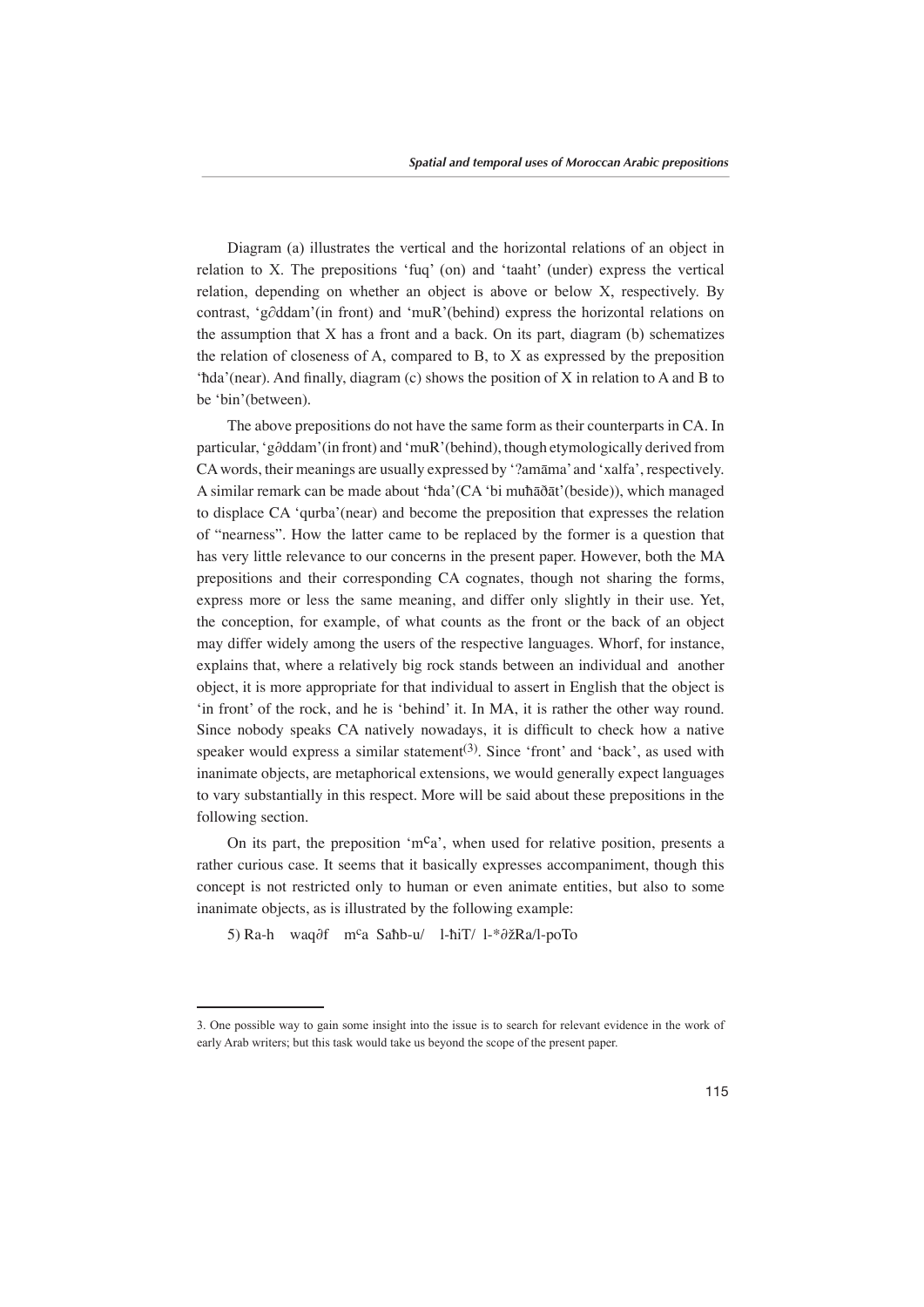there-3ms standing with friend-his/def-wall/def-tree/def-post

(He is standing with his friend/against the wall/tree/post)

As the English translation of (5) shows, 'm<sup>c</sup>a' does not always correspond to ' with', since it is not appropriate to say in English that a person is standing 'with' a post, for example. Yet, 'against' does not render the exact meaning of 'm<sup>c</sup>a' in such cases, for 'mca' does not presuppose any physical contact with the reference object. It may be claimed that 'm<sup>c</sup>a' and 'with' do not correspond exactly to each other simply because they have different sense relations, as is the case with all vocabulary items. I would rather say that the divergences between the two prepositions exemplified by  $(5)$  above are not due to their meanings, but to the different cultural conceptions of objects having a certain degree of height. In MA, walls, trees, posts, and other objects of similar height are spoken about as if they take an erect posture. They can stand or fall, in the same way that humans and other animates can. In this respect, the use of MA 'm<sup>c</sup>a' differs not only from the English 'with', but also from its corresponding CA preposition. In CA, just like in English, it is not appropriate to say that some body is standing 'with' the wall, the tree, etc. The quite singular use of 'm<sup>c</sup>a' will be illustrated further in the next subsection.

## **2.3-** Direction: mn/l, fuq/taht, g∂ddam/muR, m<sup>c</sup>a.

If the prepositions discussed so far express (relative) position when they are used with 'state' predicates, those of them which can be appropriately used with predicates of 'motion' also express direction. Generally, they specify the point of departure and the destination of an entity, as well as other reference points of the movement.

Perhaps the best examples of prepositions of direction are 'mn'(from) and f'(to). Like their English equivalents, and much more like their CA cognates, these prepositions signal departure and destination, respectively. When two points of reference are both the point of departure and the destination, 'bin'(between) is used, as in  $(6)$ :

6) ka-iSafR bin kaZa u l-RbaT

Imp-travels.3ms between Casablanca and def-Rabat

(He travels a lot from Casablanca to Rabat and back again)

This use of the preposition 'bin' to express direction is less frequent than the more basic use of relative position discussed in the preceding section. This fact does not hold for all similar prepositions, however.

Most of the prepositions that express relative position can also express direction. Under the latter use, they specify the path of the movement by providing a reference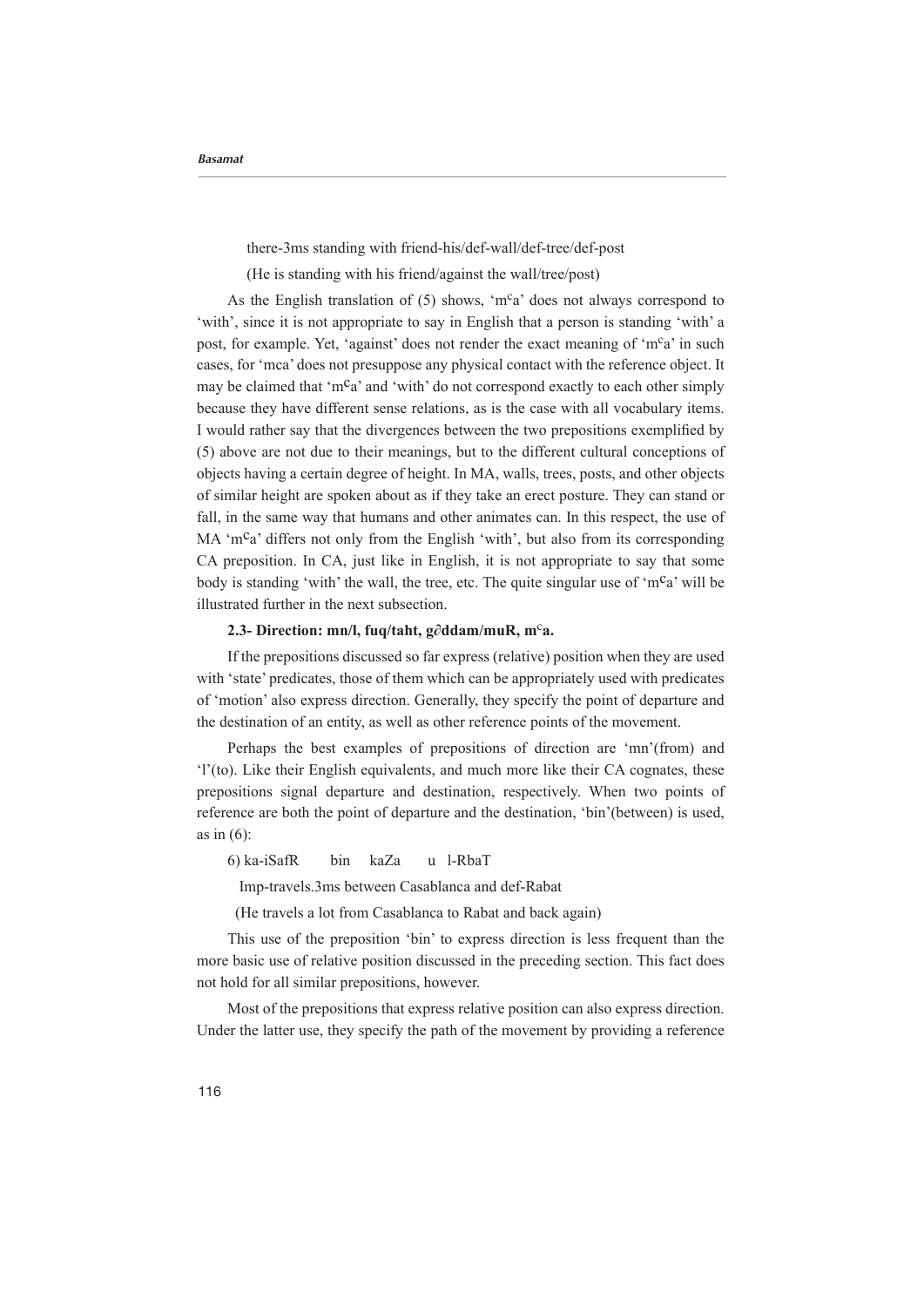point; i.e. by locating the moving entity in relation to another entity or place. The following example is illustrative:

7) daz fuq/ t∂ħt/ g∂ddam/ muR l-k°dya

went.3ms over/below/in front of/behind def-hill

(He went over/below/from this side/on the other side of the hill)

The fact that these prepositions are equally appropriate with 'movement' predicates as with 'state' predicates indicates clearly that their meaning is neutral to movement or lack of it. Their meaning is restricted to the specification of the types of horizontal or vertical relation of an object vis-à-vis a reference point.

So is the case with the preposition 'mca' (with). As with 'state' predicates, 'mca' is used in a very singular way with predicates of movement. If it expresses relative position in relation to vertical entities, with horizontal entities, it expresses direction. This is best illustrated by the following:

8) m<sup>\*</sup>a m<sup>c</sup>a l-TRiq/ l-sT∂R/ l-ħiT/l-wad

went.3ms with def-road/def-line/def-wall/def-river

(He went along the road/line/wall/river)

In this example, ' $m^c a$ ' is best rendered by the English preposition 'along'. Neither its English equivalent 'with', nor its CA cognate 'ma<sup>c</sup>a' can take acceptably complement nouns such as those in the example above. Again, this is not due to their different sense relations, nor to vagueness or any other semantic concept. As it appears to me, both 'm<sup>c</sup>a' and its English or CA equivalent express the same meaning: accompaniment. What is singular about 'm<sup>c</sup>a' is not so much its meaning as the conception of what can accompany what. As with vertical objects, which are conceived by way of metaphorical extension as taking an erect posture, so are long horizontal entities conceived as moving. In MA, a traveler does not go along the road; rather, the traveler and the road go together. Indeed, it is not only possible to say in MA that a road 'goes' to a certain destination, 'passes' through a landscape or by a landmark, and 'turns' left or right at a certain point, but I can think of no other way to express the same ideas in this language. Therefore, it seems that the use of a preposition is not determined solely by its meaning, but also by the meaning of its complement, which may be laden with cultural content.

All in all, although the physical characteristics of space are accessible to the senses, the spatial uses of prepositions in related and unrelated languages may differ widely. This divergence is the result not only of the number of prepositions, which varies from one language to another, but also of the different cultural conceptions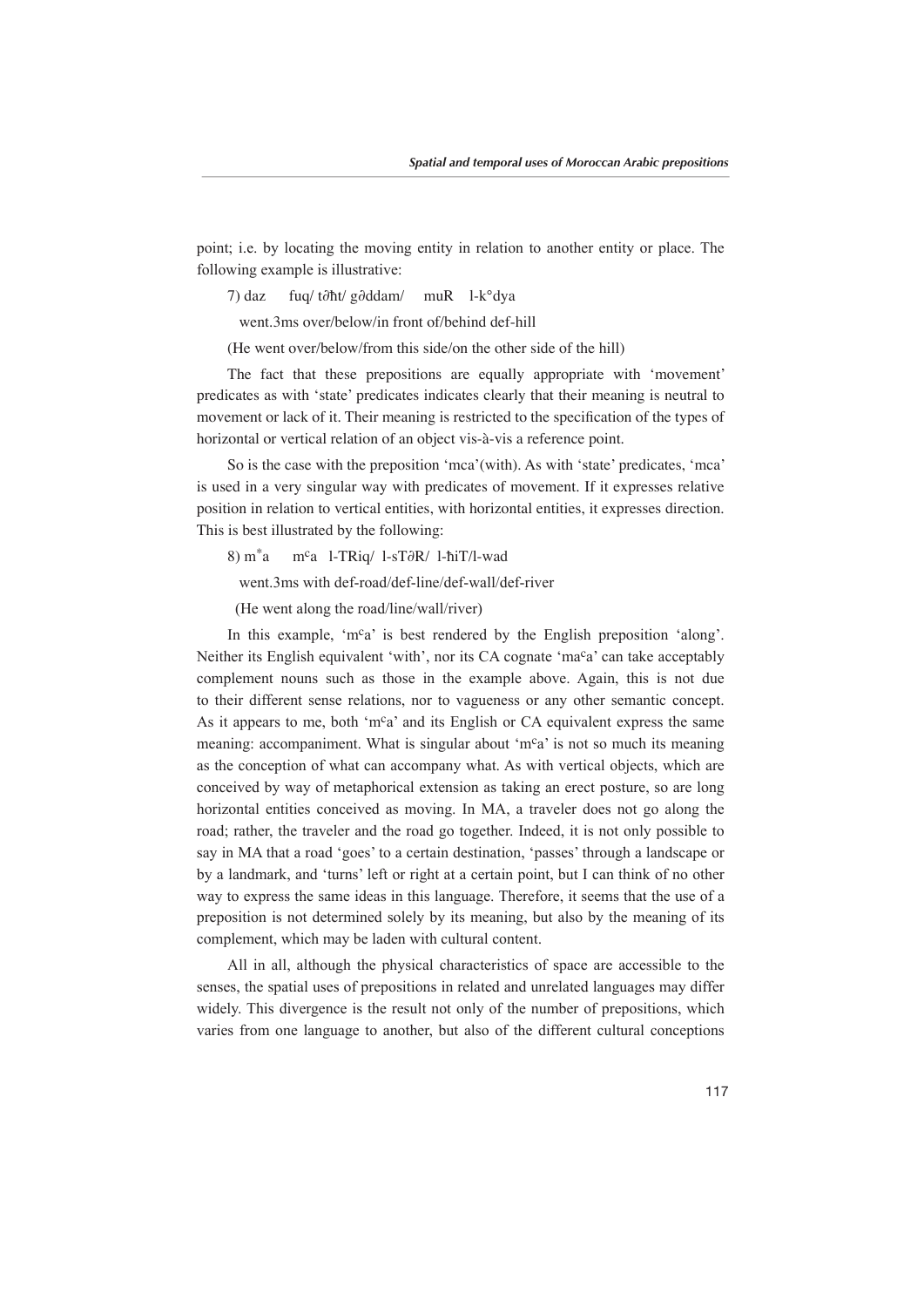of space. The cultural factor is expected to be more prevalent and more obvious in abstract relations in which case the senses are of very little help. Such is the case of time, to which we turn immediately.

## **3. Temporal uses.**

MA objectifies time, just like CA or what Whorf (1939) calls "Standard Average European" (i.e. languages), or maybe all the languages of the Near East and the Mediterranean which have been in direct or indirect contact with each other since prehistory. In these languages, the time evelicity is dissected into time units (viz. days, months, years, etc.) which can be counted, identified in relation to each other, and more importantly, used to identify other events. Speakers of these languages are so accustomed to talking about days, for example, in the way they talk about friends, stones or any other quantifiable entity that they can envisage no other way to do so. However, Whorf (1939) has pointed out that Hopi and other Amerindian languages do not count time units because these are not even nouns. According to Whorf  $(1939:143)$ , "they are a formal part of speech by themselves, distinct from nouns, verbs, and even other [...] adverbs." Yet, although the languages of the Old World treat time in a common way that differs radically from that of the languages of the New World, they also differ from each other in many respects. The bulk of these differences (or similarities) is uncovered by the temporal uses of prepositions. The discussion below provides some illustrations.

## **3.1.** Time as container.

Most time expressions in MA can co-occur-with the preposition  $f'(in)$ . As was explained in the preceding section, this preposition is used basically to express location in a three-dimension space. Apparently, the use of this preposition with time expressions is a metaphorical extension of the spatial meaning. Let's consider the following example:

9) ka-ixd∂m f l-Sbaħ/ l-lil/ l-Sif/ maRS

Imp-work.3ms in def-morning/def-night/def-summer/March

(He works in the morning/the night/summer/March)

Since these time expressions refer to periods of time, they seem to be treated on the same footing as spatial expressions such as 'forest', 'room', or even as 'field', 'city', etc. An event is said to happen, so to speak, in such periods of time. Like a place, a period of time is also circumscribed by edges or borders, though these may be equally fuzzy for time as for space. Thus, a day, for example, is the period that lasts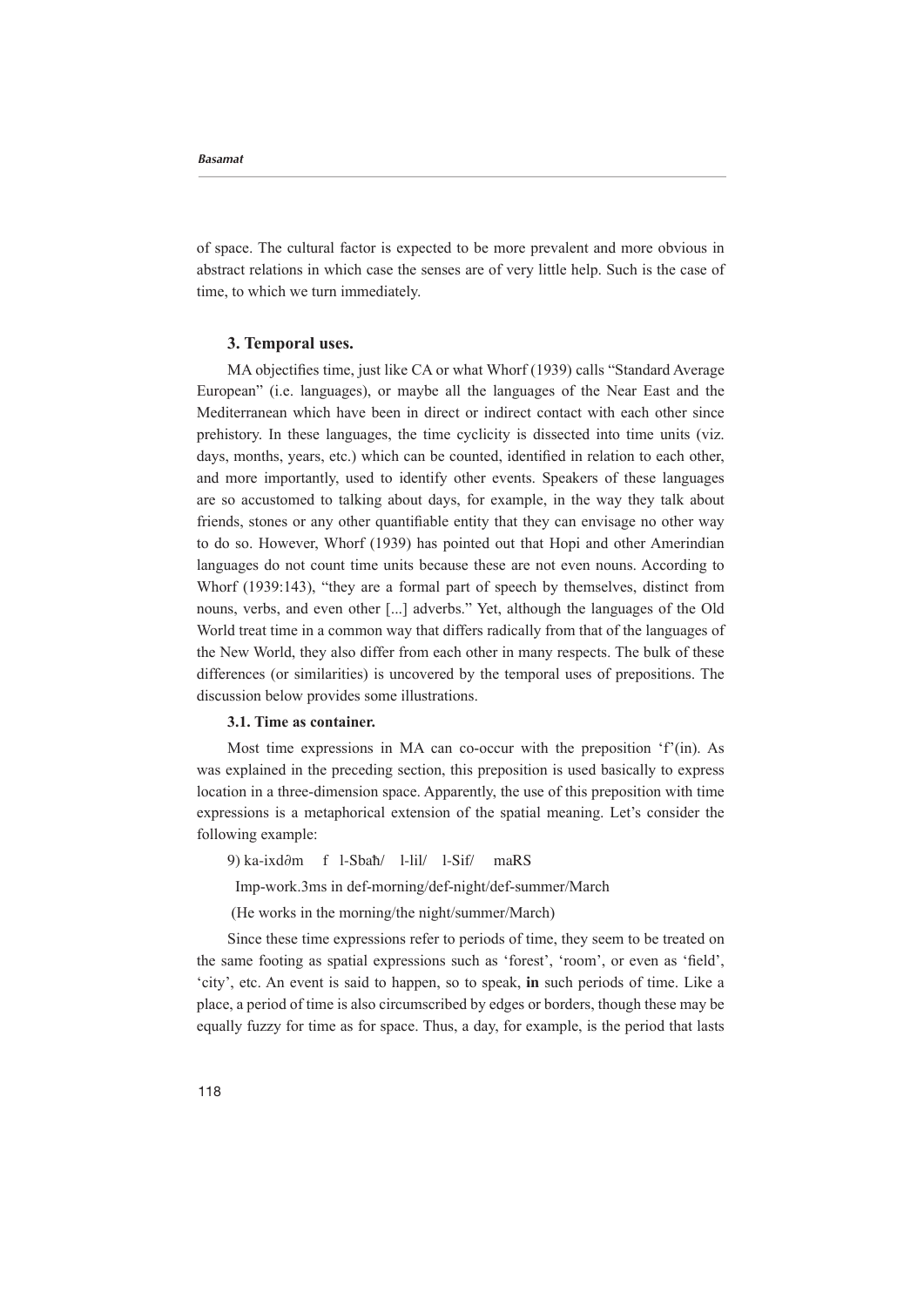'mn l-Sbah l-c\*iya'(from the morning to the evening), or that which is 'bin l-Sbah  $u$  l-c<sup>\*</sup>iya'(between the morning and the evening). Again, a time period is spoken of in terms of expressions of space and defined as the 'distance' between a point and another. Up to this point, MA seems to have a lot in common with CA and English and many other languages as far as the temporal uses of prepositions are concerned.

However, some points of divergence are to be noted. For example, both CA and English treat moments of time as 'points', as is revealed by the use of the prepositions icind' in CA and 'at' in English. In MA, the corresponding preposition 'c∂nd' is unacceptable with complements denoting specific moments of time. Indeed, a few other prepositions are used in these contexts, among which is 'f' (in), as illustrated by  $(10):$ 

10) mat f l-s∂bca/ l-fž∂r/ r∂m\*∂t cin

died.3ms in def-seven/def-dawn/wink.Gen eve

(He died at seven/dawn/in a wink=quickly)

The use of  $f'(in)$  in this example seems to indicate that moments are also conceived in MA as 'containers' of events, much like periods. In a tradition where time is often depicted as a line on which 'points of time' are marked, examples like  $(10)$  are rather peculiar. But alternatives to the linear representation of time are quite conceivable, as will become clear when we consider other prepositions.

#### **3.2.** Time as companion.

The reader must recall the use of the preposition 'mca' (with) with complements denoting long horizontal objects such as roads, rivers, lines, channels, etc. to express accompaniment. It was pointed out in this connection that these objects are conceived of in MA as moving along with other entities being located in relation to them. It is often the case that the same preposition can also be used with time expressions as complements, as the following example testifies:

11) f∂q-t mca l-tlata/ l-fž∂r/ Tluc l-\*∂m\*

woke-1s with def-three/def-dawn/rise def-sun

(I woke up at three/dawn/sunrise)

Some of the prepositional complements in this example obviously denote events. Such is the case of 'Tluc l-\*∂m\*'(sunrise). At least in such cases, there is a sense in which the preposition 'mca' expresses simultaneity of two actions, e.g. the processes of rising from bed and sun rising happened simultaneously. In some cases, it is possible to omit the action noun when the subject and the prepositional complement are understood to do/have done the same thing, as in  $(12)$ :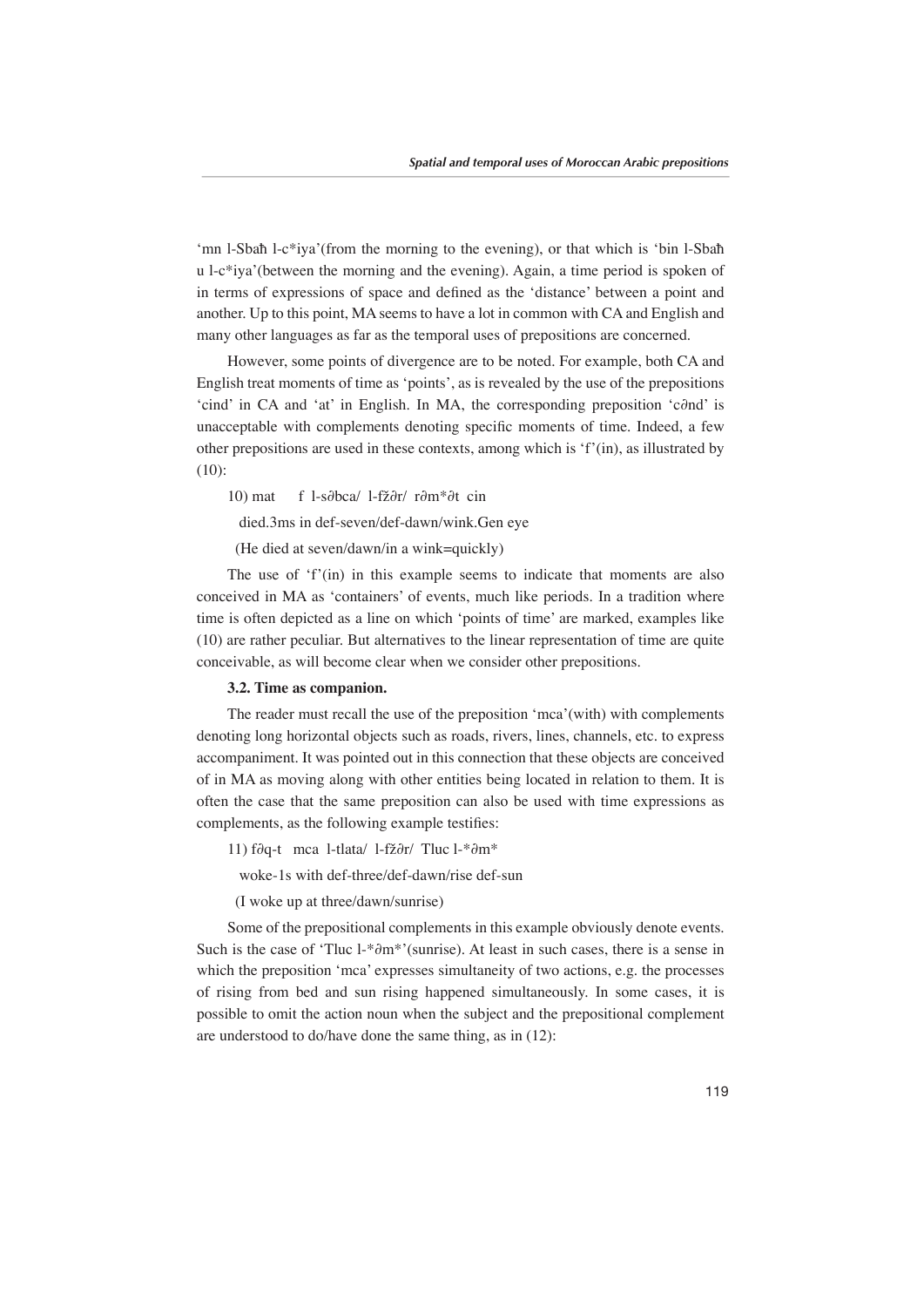12) b∂yy∂t mca l-TyuR

slept.3ms with def-birds

(He went to bed at the same as birds)

As the English translation suggests,  $(12)$  does not mean that the person in question slept with birds, but only that he went to bed as early as birds get back to their nests. If the prepositional complement in this example is replaced by a time expression such as 'l-s∂bca'(seven), the sentence would mean something like: His going to bed and the clock striking seven happened together.

There is some evidence in support of this apparently unusual interpretation. Firstly, while the preposition 'mca' (with) does occur with expressions denoting points of time, it cannot occur with expressions denoting relatively long periods. Thus, the following example would not be well-formed if the more usual preposition  $f'(n)$  is replaced by 'mca':

13) ka-iSaf∂r f/\*m<sup>c</sup>a maRS/1-Sif/ 1-wikand

Imp-travel.3ms in/\*with March/def-summer/def-weekend

(He leaves on holiday in March/summer/the weekend)

It seems that accompaniment is excluded between long actions and periods of time. Secondly, even when 'mca' occurs with periods instead of points of time, there is a difference between the meaning this preposition would issue and that of  $f'(in)$ . In  $(14)$ , for example, 'f' indicates that the person in question arrived sometime in the morning, between early morning and midday; whereas 'mca' can only be interpreted as meaning early morning:

14) wS∂l f/m<sup>c</sup>a l-Sbaħ

arrived.3ms in/with def-morning

(He arrived (early) in the morning)

On the other hand, when the time expression denotes an event/action used as a time reference, only 'mca' is acceptable, as  $(15)$  shows:

15) ža mca/\*f Tlu<sup>c</sup> l-\*∂m\*

came.3ms with/\*in rise def-sun

(He came at sunrise)

Here, sunrise is considered as an event, not as a period or as a point in time; therefore, it is not congruent with 'f' (in). By contrast, 'mca' indicates clearly that the action of coming (or, more precisely, arriving) and sunrise happened at the same time. The last piece of evidence concerns the way of speaking about units. In MA, it is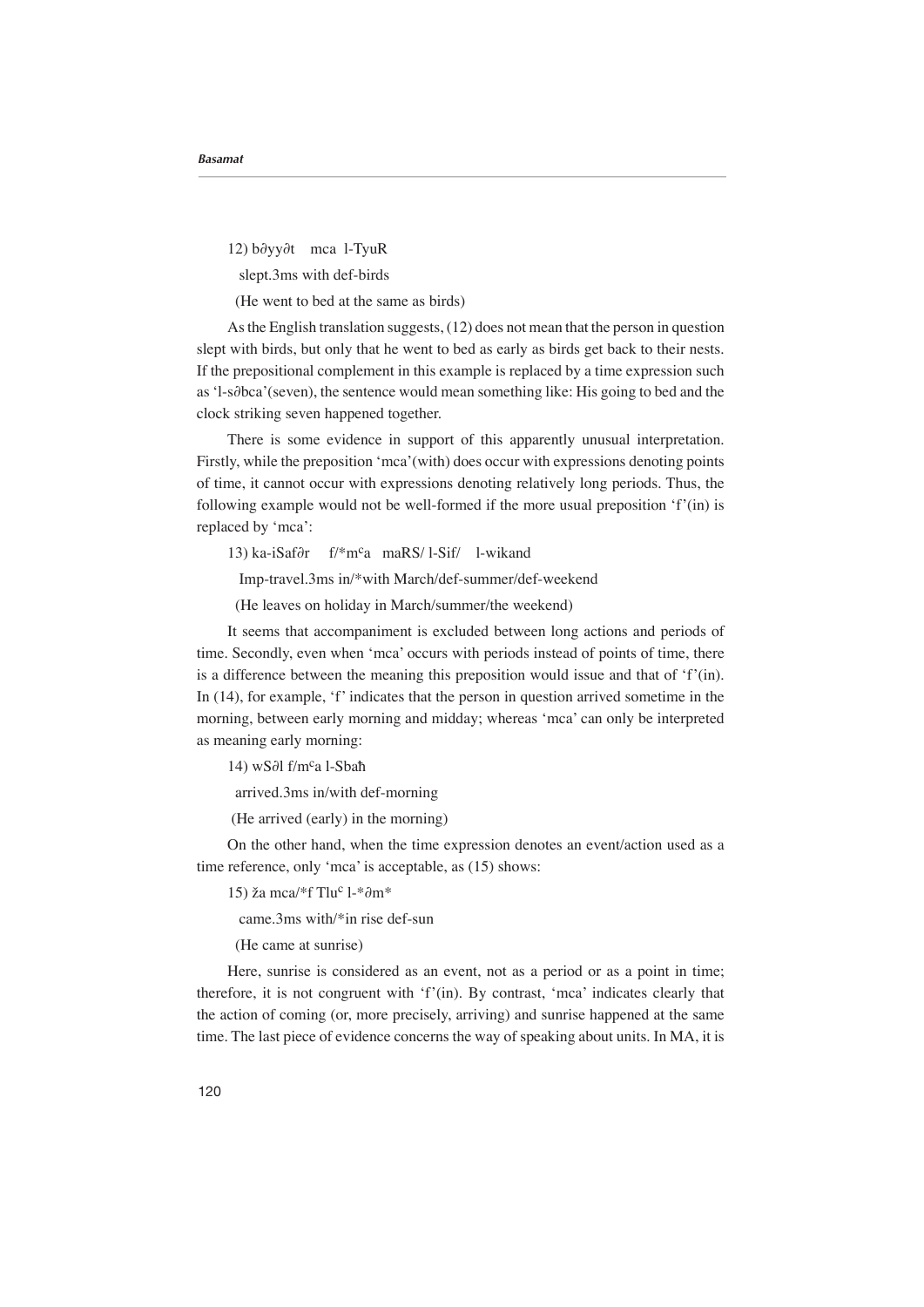perfectly acceptable to say of two events that they 'came' (i.e. happened) 'together', as in the examples below, where it is possible for the noun phrases to exchange positions without much effect on the meaning of the sentence:

 $16$ ) a- ža l-<sup>c</sup>id mca Ras l-cam

came.3ms def-Aid with head def-year

(The Aid was celebrated on New Year's Day)

b- ža R∂mDan u l-<sup>c</sup>uTla m<sup>c</sup>a b∂<sup>c</sup>Diyat-hum

came.3ms and def-holiday with some-their

(Ramadan and the holiday came with each other=at the same time)

It is obvious from these, and other similar, examples that time 'happens' simultaneously with events, and that this simultaneity is expressed not only by the preposition 'm<sup>c</sup>a', but also by other ways of speaking exemplified by  $(16)$  where the same metaphor is perhaps more perspicuous.

The temporal use of the preposition 'm<sup>c</sup>a' (with) to express accompaniment, like its spatial use, has been shown to be quite singular, when compared with the English equivalent or with the more related CA cognate. Once again, we reiterate the argument already advanced above that the different uses of the corresponding prepositions in these languages cannot be accounted for only by their sense relations (or meaning), but more importantly by the different cultural conceptions of simultaneity of events and time. The next subsection will show that distant languages may exhibit similarities that may not be found in related languages.

### *3.3. Time as a traveler.*

Lakoff & Johnson (1980: Chap. 9) have shown that English organizes time in such a way that the future is in front and the past is behind. Time is spoken of as if it is moving in the opposite direction of people, or as if it is stationary while people are moving through it. Much of their description holds also for MA.

In MA, as in English and CA, the identification of the here-and-now, or indeed all sorts of events, is made metaphorically in terms of spatial relations. Thus, an event is 'near' the present or 'far away' into the future or the past, another 'has come' (wS∂l) or 'is gone' (fat), days 'are gone' and others 'have come' (m<sup>\*</sup>at yyam u žat yyam). Yet, time does not wander in every direction. Time is a traveler who is 'walking' and sometimes 'running' on a straight line, not to by-pass people, but to reduce the 'distance' between them and the future events which function much like milestones. To this purpose, time is moving in the opposite direction. In MA (or should we say Moroccan culture?), it is often time that moves while people, like things, are stationary.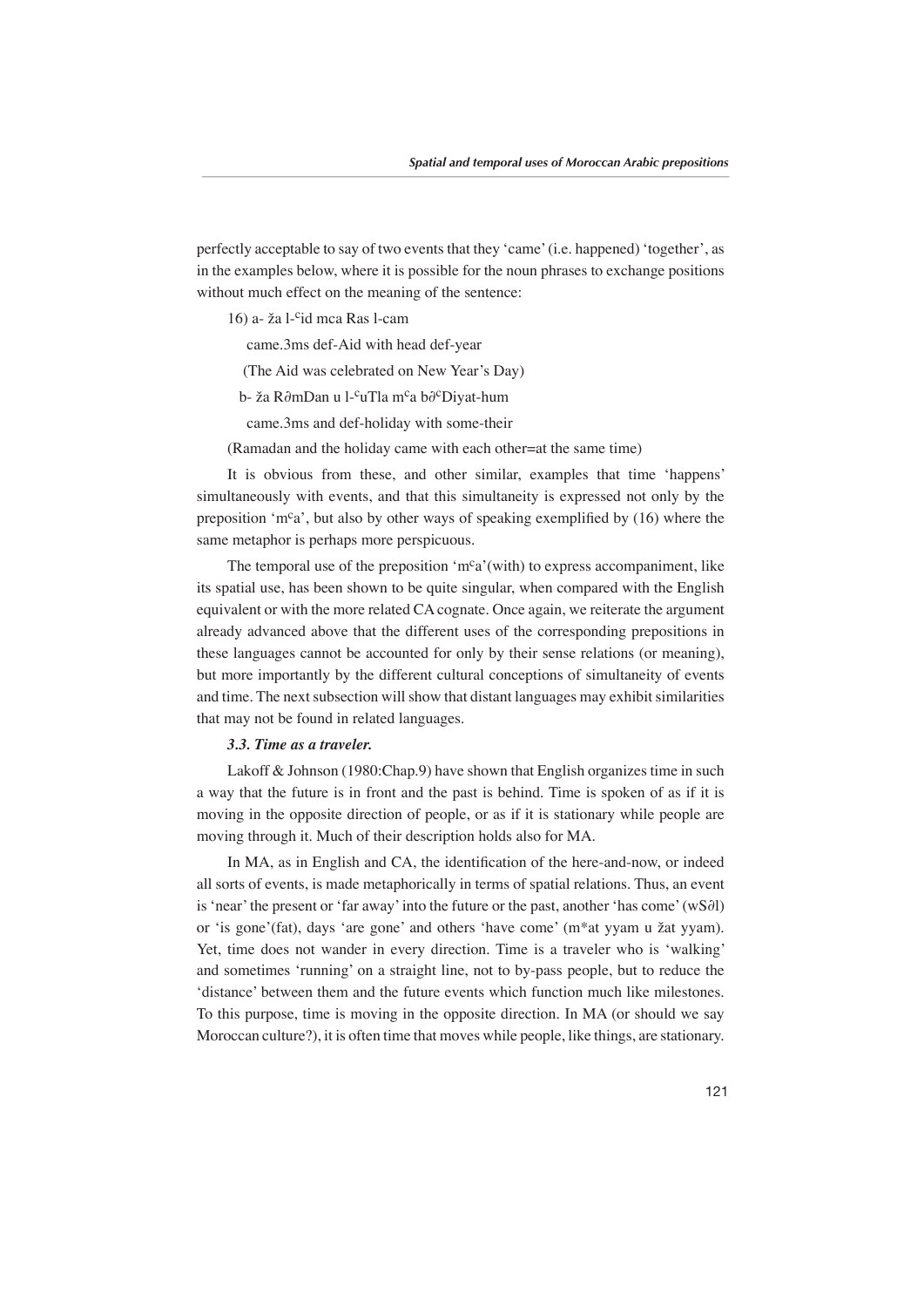It is only after moments of reflection, as on the occasion of a person's death, that Moroccans express the wisdom that time is eternal and that it is their lives that are corroded by the passage of the 'untrustworthy' time.

Time is also personified as if it has a face and a back. While CA has a pair of time prepositions indicating anteriority (viz. 'qabla' (before)) and posteriority (viz. 'ba<sup>c</sup>da'(after)), MA makes little use of their cognates 'qb∂l' and 'b∂<sup>c</sup>d', which are often replaced by their corresponding spatial prepositions 'g∂ddam'(in front) and  $t_{\text{muR}}'$  (behind), respectively. The front of a future event is nearer to the present than the front of a past event, while the back of a future event is farther from the present than that of a past event. This fact is illustrated clearly by the following figure:



The use of these prepositions uncovers the tacit conception of events as travelers facing individuals, but as soon as these events are over, they turn their back to them, and continue their way in the same direction. This conception is perfectly coherent with the idioms discussed in the preceding paragraph, and many others not mentioned here because of space and time constraints. Therefore, what is crucial is the underlying conception which is only partly uncovered by the temporal uses of prepositions. It is this implicit principle that makes these uses of prepositions highly structured and predictable.

It should be pointed out that there is nothing natural about the above mentioned conception of time. If two languages as distant as MA and English express the same conception of time, this by no means implies that all languages will also share this characteristic. Besides, there are many features that set MA apart from English and even from CA, for example, both English and CA have time prepositions, but do not have recourse to spatial prepositions to express anteriority and posteriority, as MA does. In English and CA, what uncovers the metaphor of time as a moving object is not so much the use of prepositions as the use of other expressions such as "the preceding ...", "the following ...", etc., when used with time expressions. One may venture to say that the time metaphor is more articulated in MA than in English or CA. The question that needs to be answered here is: Why should MA make little use of (or even dispense with) the time prepositions it has inherited from CA when these are more efficient in expressing time relations than the corresponding spatial prepositions? I shall try to find a possible answer right away.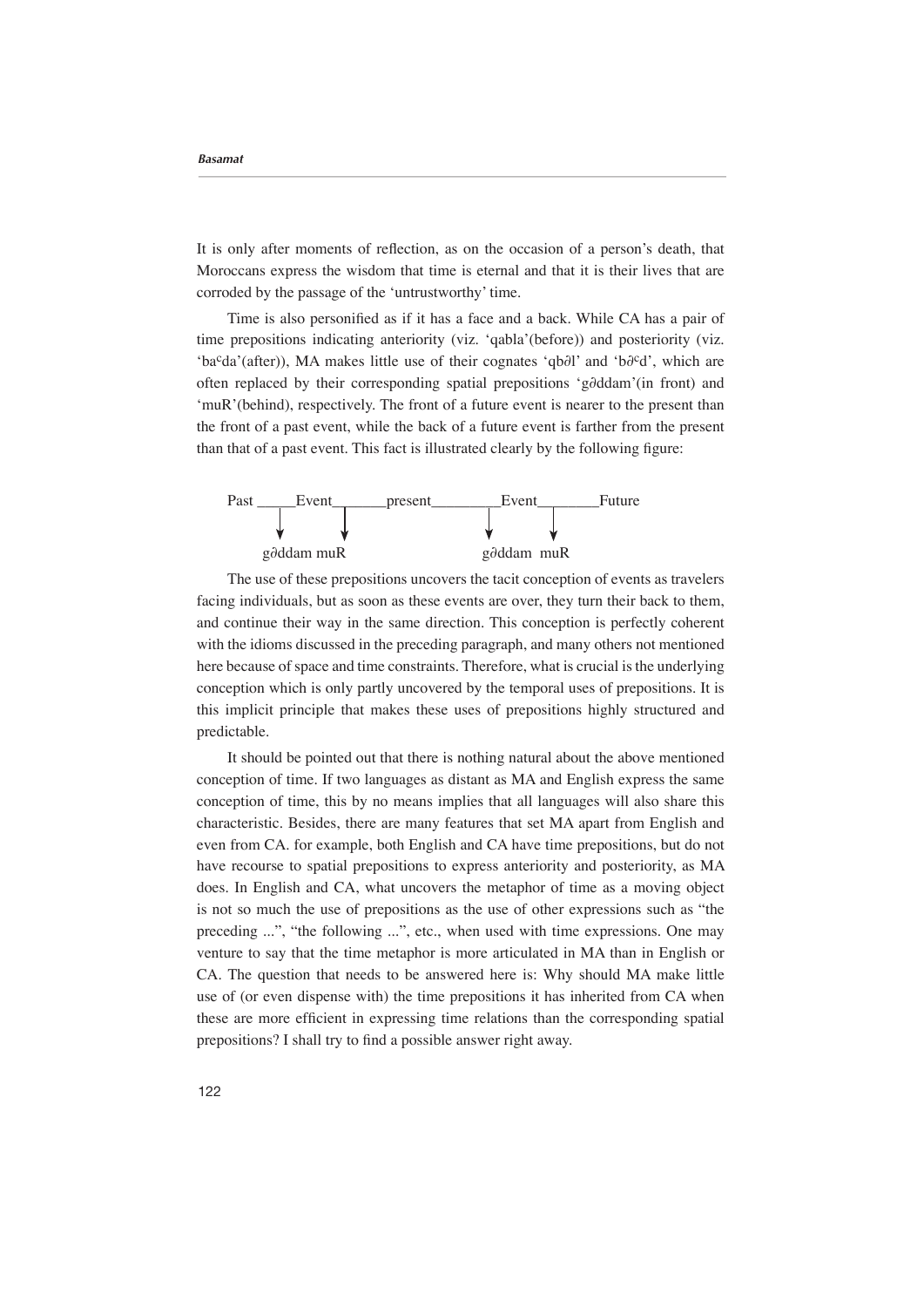# **.Acculturation**

Now that we have presented some facts about the spatial and temporal uses of MA prepositions, and after we have discussed the metaphors which underlie the various uses of these prepositions, two different but related questions need to be raised. First, how come that MA prepositions can sometimes be used in such a distinct manner from their CA cognates as if the two languages were unrelated. Second, is it really the case that the uses of prepositions reveal a certain world-view or is the whole matter completely arbitrary? The two questions will be answered separately in the following subsections.

## **4.1. The Amazigh effect.**

Historical linguists have been more concerned with 'blind' sound changes than with semantic changes affecting individual lexical items. But it is the semantic aspect of language that brings linguistics together with the other behavioral sciences. Concerning language contact, the phenomenon of borrowing has traditionally received far more attention than semantic calques in view of the dramatic effect it may have on the phonological system of the recipient language, especially if the number of unassimilated loans is very great. Yet, the cultural system may infiltrate not only the recipient language, which is often the language of the less powerful culture, but the donor language, which is usually the language of the dominant culture, may ultimately succumb to the weaker culture.

Such seems to be the case of MA. Apart from some sound changes that have resulted in a few cases of homophonous prepositions, MA has inherited the CA prepositional system in its entirety. No foreign preposition has been introduced into the language. Yet, MA prepositions sometimes diverge semantically so widely from their CA cognates that the only thing that seems to relate them to each other is their form. What is the reason behind this drastic change? The answer seems to come from contact with the Amazigh language. Arabic was introduced gradually in Morocco throughout long periods of history, first by conquerors and then by successive waves of migrants. But the number of the native Amazigh speakers remained, until relatively recently, larger than that of native Arabic speakers. This fact indicates that a large number of those who speak MA natively today are either children of Amazigh-Arabic bilinguals or are themselves bilinguals in the two languages. It would be worth considering the question of whether MA and Amazigh share some of the uses of prepositions discussed above.

To begin with, there are no temporal prepositions in Amazigh. Anteriority and posteriority are expressed by the spatial prepositions denoting the 'front' and 'behind'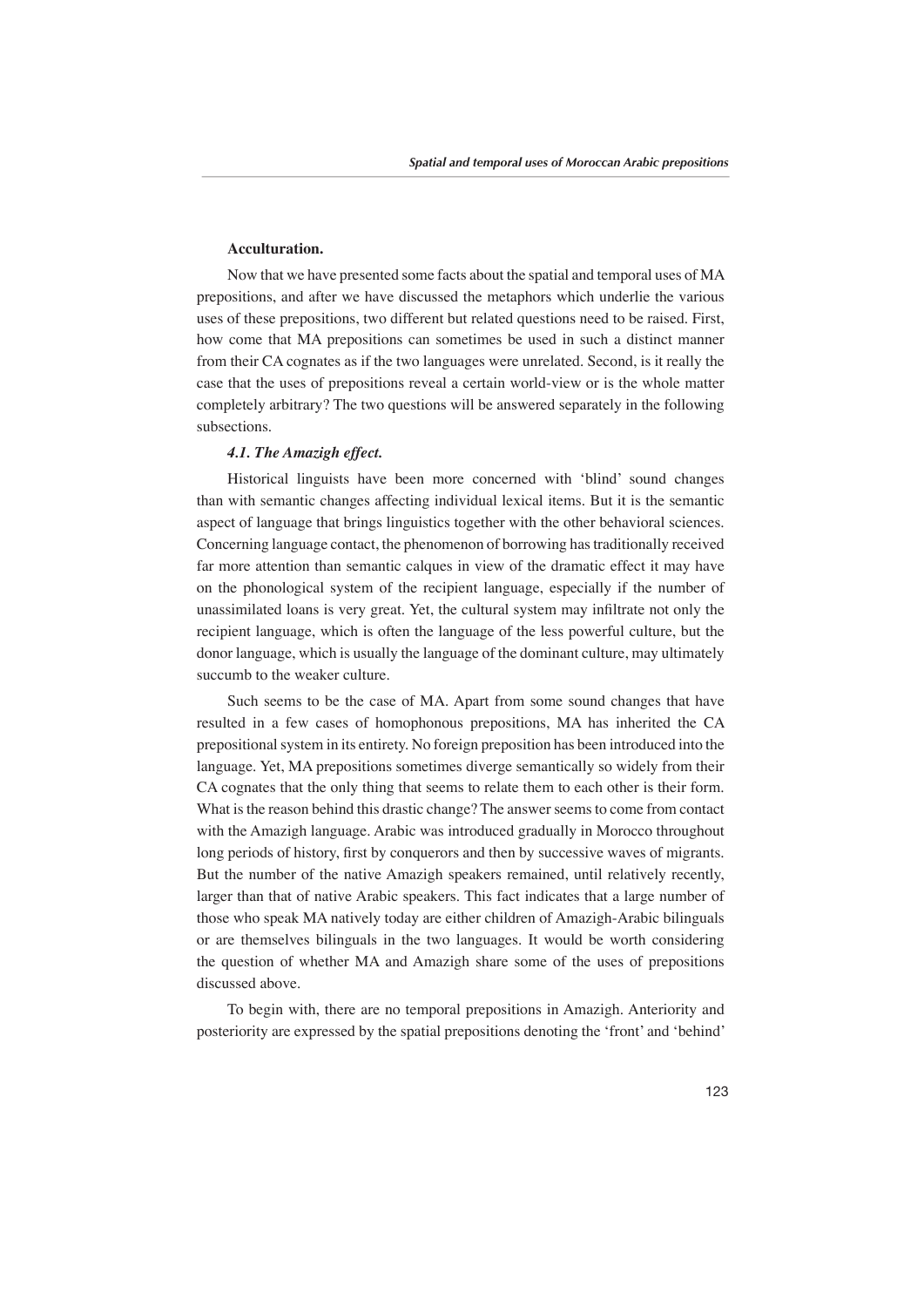relations, respectively. This is in total agreement with the fact that MA makes little or no use at all of the temporal prepositions inherited from CA. In fact, it is probable that different speakers make different uses of these temporal prepositions and their corresponding spatial ones. If this is the case, it is expected that bilinguals will use temporal prepositions less often than monolinguals will, and that among monolinguals themselves, those who contact Amazigh-speakers frequently will use such prepositions less often than those who do not.

Most of the divergences between MA and CA pointed out in the preceding sections can be explained by the former's contact with Amazigh. For example, the use of the preposition 'mca' (with) to express simultaneity is also attested in Amazigh. In this language, the preposition 'ag $\delta^{(4)}$ (with) is often used instead of 'g' (in) to indicate that two events happened at the same time, and that points of time are also events that 'occur'. Some typical cases are provided in  $(17)$ :

17) bði-x agð ss∂b<sup>c</sup>a/θifawθ/unbðu

start-1s with seven/morning/summer

 $(I$  started at seven/early in the morning/early in summer)

Like the MA example in  $(11)$  above,  $(17)$  indicates that the action of starting happened simultaneously with the following temporal reference points. It is for this reason that 'θifawθ' and 'unbðu', as the English translation indicates, are understood to mean 'early in the morning' and 'early in summer', respectively. In comparison, the use of the preposition 'g'(in) would mean that the event happened somewhere in the middle of the periods in question.

Similarly, while the MA 'm<sup>c</sup>a', as a spatial preposition, is semantically different from its CA cognate, it matches perfectly with its Amazigh equivalent 'agð'. Like 'm<sup>c</sup>a', 'agð' is used to locate two entities in a vertical position in relation to each other. The example in  $(8)$  above, repeated here for the sake of convenience, translates easily into Amazigh, almost word for word, whereas a similar translation into CA would require the substitution of the preposition by another one:

8) m<sup>\*</sup>a m<sup>c</sup>a 1-TRig/ 1-sT∂R/ 1-ħiT/l-wad

went.3ms with def-road/def-line/def-wall/def-river

(He went along the road/line/wall/river)

This remark is equally true for the use of this preposition with long entities in a horizontal position to express direction. In Amazigh, as in MA, it is quite normal to say that a person is going 'with' a road/river/line, etc. Moreover, this type of Amazigh prepositional phrases occurs not only with the verb 'ddu'(go), but also, and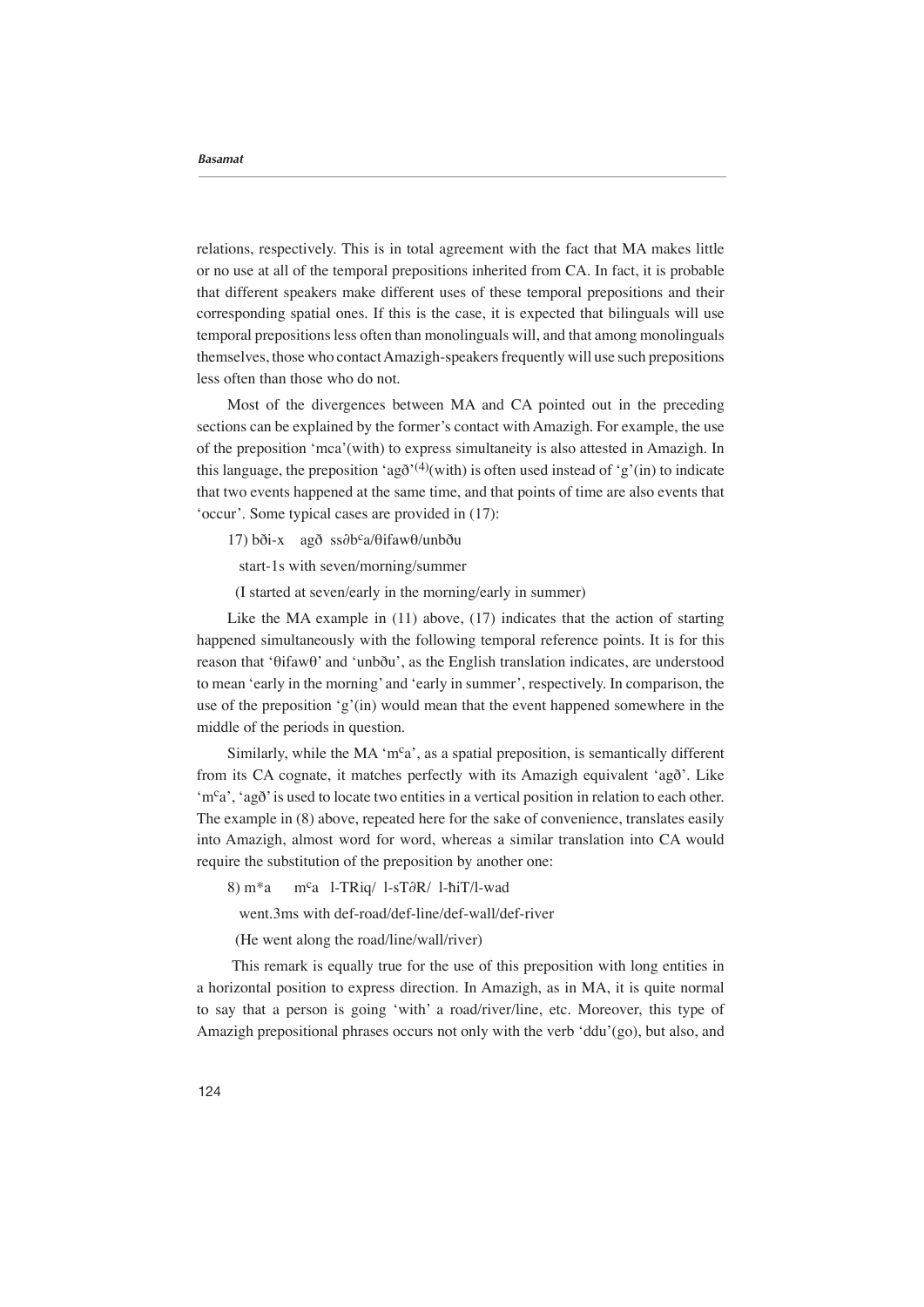more frequently, with the verb 'mun' (accompany). This fact suggests that in this language, the road and the traveler are conceived of as companions; after all, the word for 'companion' in Amazigh is derived from this verb by prefixation (viz. 'asmun'). Examples in which MA and Amazigh prepositions are used in exactly the same way are numerous. What needs to be done is to explore the relevant implications of this almost perfect prepositional matching between MA and Amazigh.

## **4.2.** *Metaphorical coherence.*

A number of questions impose themselves on the analyst when faced with such kind of data as we have discussed in this paper. Among such questions are: Are these phenomena simply an aspect of interference, just like phonological or grammatical interference, generally noticed in bilinguals as a result of imperfect learning? If not, in what respect does semantic interference differ from the other types of interference? Does the use of prepositions really reflect some underlying conceptions (of time and space, for example) or is it arbitrary? If the use of prepositions does reflect such conceptions, what kind of relationship is there between these conceptions and the linguistic expressions in which they are couched? No exhaustive answers to these questions will be attempted here, but some treatment of our data must be provided in the light of these theoretical concerns.

First of all, the metaphorical uses of MA prepositions discussed above are consistent consistent is consistent that  $\frac{m^c a'}{m^c a'}$  (with) once again, this preposition is consistent not only with the established uses, but also with innovative ones. Thus, it may be that such expressions as "to stand 'with' the tree or the wall" have been handed down through generations, but the occurrence within similar expressions of nouns denoting new objects (e.g.  $MA'poTo'post$ ) must surely indicate the existence of some structuring principle. Similarly, the fact that 'a line' (on paper) is treated in  $MA$  in the same way as a road or a river points to a similar conclusion, for writing on paper, and much less on lined paper, was not very much in use among Moroccans in the past. If someone says in MA something equivalent to "X is standing with his garden" or "X is walking 'with' his field", he will be immediately spotted out as a non-native speaker. Does this simply indicate that that he has not yet grasped the meaning of the preposition 'm<sup>c</sup>a' (with)? Without going into the interminable debate concerning

<sup>4.</sup> The term Amazigh is a recent coinage to refer to a continuum of sometimes unintelligible dialects. This continuum was traditionally divided into three major dialect groups known as Tarifit, in the north of Morocco, Tamazight in the middle, and Tashlhiyt, in the south. In this paper, reference will be made to the Tamazight variety.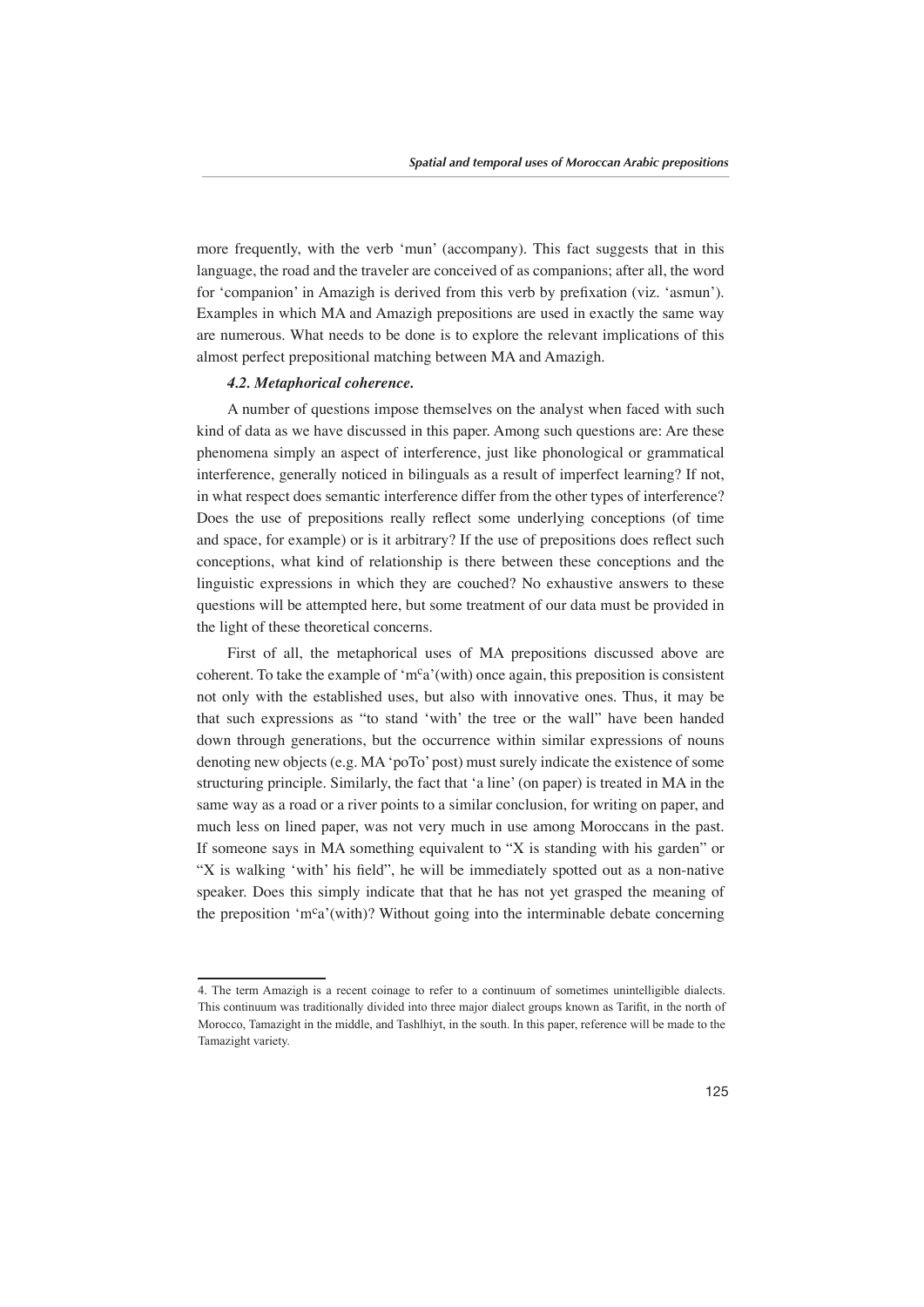meaning, sense, intension, extension, etc., I believe that there is more to the issue than just learning the meaning of a preposition; the non-native speaker will have failed to assimilate the geometrical characteristics of things that can be said in MA to 'stand' or 'go'. That is why I have occasionally pointed out above that the appropriate use of a preposition is not determined only by the sense relations of that preposition, but also by the nouns with which it can combine, i.e. to form permissible collocations.

Furthermore, the fact that some of the prepositional uses in MA are metaphorical is corroborated by independent evidence. For instance, the use of 'm<sup>c</sup>a' (with) in combination with nouns denoting vertical or horizontal objects is further supported by other expressions indicating that these objects are conceived of as 'standing' or 'going'. These are some illustrative examples:

18) a-w∂qqf-u /T∂yyħ-u /n∂εεs-u/ 1-poTo Put up-3mp/put down-3mp/lied-3mp/ def-post (They have put up/lied down the post) b-žay-a/ ġad-a l-TRiq T∂wwala coming-fem/going-fem def-road straight (The road is straight)

The verbs 'wq∂f'(stand up), 'w∂qq∂f'(put up) and the participle 'waq∂f'(standing) are used indistinguishably with animate as well as with inanimate entities. Similarly, the participles 'žay' (coming) and 'gadi' (going) used in  $(18b)$  with 'TRiq' (road), are items that can also be used with animate subjects. This argument has already been made at different points in this paper, not only in connection with MA, but also with Amazigh, and the examples from both languages could be multiplied. It remains to be pointed out that, if a preposition is used in a similar manner in both languages, it is because the same metaphors underlie and structure the conceptions of space and time in these languages.

Indeed, if such metaphors can be claimed to uncover the world-view (i.e. culture) of a people, then both MA and Amazigh can be claimed to reflect one and the same culture (viz. the Moroccan culture), considering that the two languages share a large number of metaphors similar to those exemplified in this paper. If this argument is tenable, it could be held that culture, or at least part of it, exists independently of the language in which it is couched. In other words, when Arabic-speakers in Morocco started to use items of their language in ways other than those prescribed by their linguistic system, they had already assimilated a different world-view. How the process of assimilation or acculturation was activated and by what means it was carried out is beyond the scope of this paper, and I will not pursue this point any further.